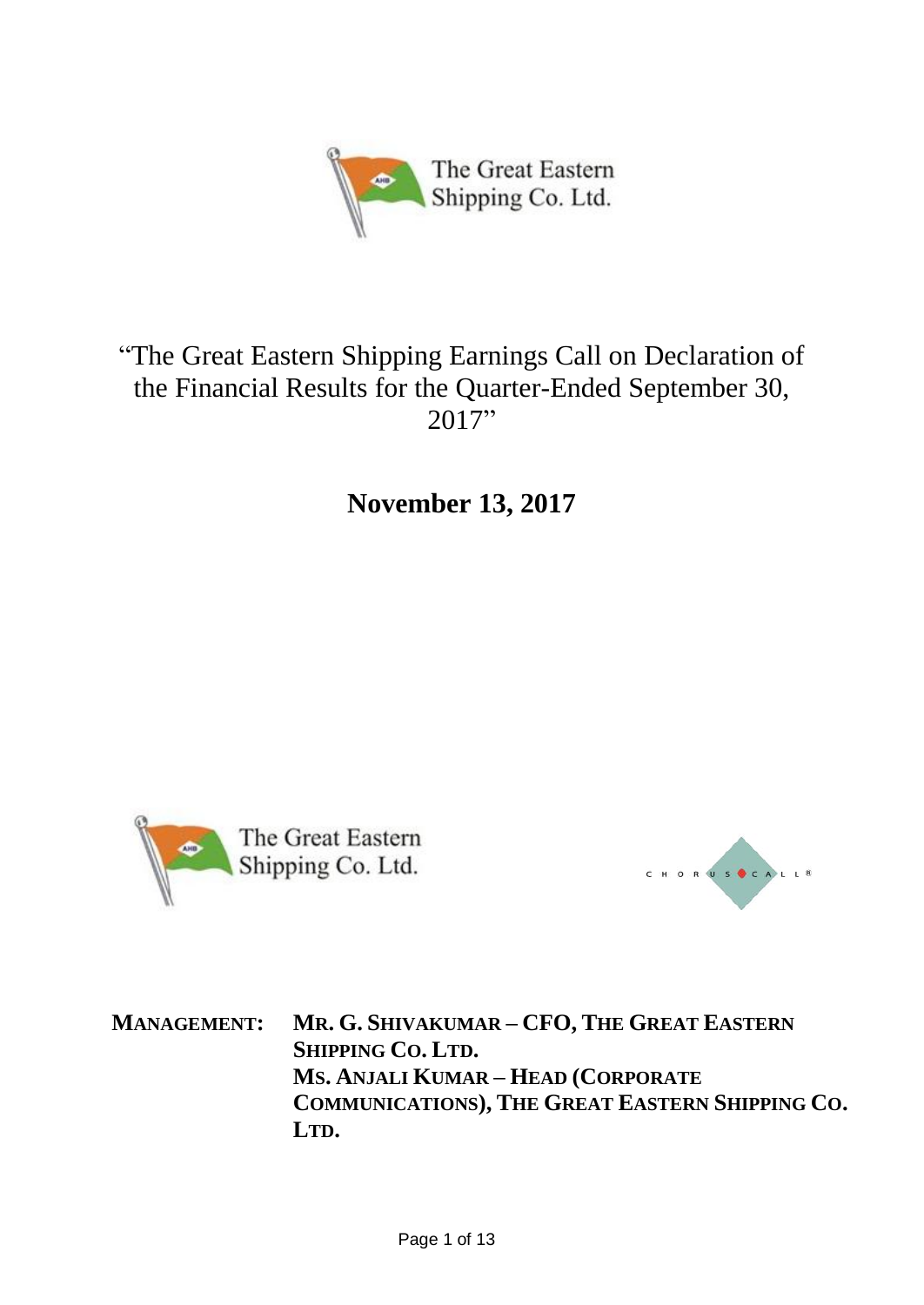

## **Moderator:** Good Evening Ladies and Gentlemen and Welcome to The Great Eastern Shipping Earnings Call on declaration of the Financial Results for the Quarter-Ended September 30, 2017. At this moment, all participant lines are in listen-only mode. Later, we will conduct a question and answer session. At that time, if you have a question please press '\*' and 1. I now hand the conference over to Mr. G. Shivakumar – CFO at The Great Eastern Shipping Co. Ltd. to start the proceedings. Thank you and over to you, Sir.

### **G. Shivakumar:** Thank you very much. Good Evening everyone and thank you for logging into this conference call to discuss our results for Q2 FY '-18 and to discuss our views on the market. I am sure all of you would have seen the results which came out on Friday and I am not going to go too much into them in the course of my commentary.However, I would be happy to take any questions that you may have or clarifications that you may need with regard to the numbers. Let us discuss, what has been happening in the markets and here when I refer to any quarters, Q1, Q2 or Q3, that is referring to calendar 2017 and 2016, respectively not the financial year quarters.

First of all, let us look at tankers and looking at the trade growth, Chinese imports have gone up by about a million barrels per day in the 9-month period and though it was slightly slower in Q3 at about 700,000 barrels per day, still a fairly strong number. One significant factor which has come out in the last couple of years is US exports of crude oil and they have been very strong. There are up about 300,000 barrels per day year on year. US product exports also are up about 600,000 barrels per day in the 9-month period though they came off a little bit in Q3 mainly due to Hurricane Harvey. US crude oil production is back to around the levels of 2015, it is up about 400,000 barrels per day from 2016 averages. The LPG trade has also been quite strong, US exports have grown about 27% in the 9-month period though again due to Hurricane Harvey, only about 8% in Q3. The problem has been really the fleet growth, which weighed down tanker freight markets. The crude tanker fleet has grown about 6% in the last 12-months. The product tanker fleet has grown almost 5% in the same period and the LPG fleet has grown by more than 10% in the same period, and therefore spot market TCYs have been very low. They are at their lowest levels since 2013-14 across the board, whether it is product tankers, crude tankers, or LPG carriers. As a result of this, the order book has stayed low at around 13% for crude tankers and 9% for product tankers.

Now coming to dry bulk, the main driver of dry bulk trade is steel production which has been quite robust. World steel production is up about 64 million metric tons in the 9-month period and of it China has contributed 34 million metric tons, so it is not just the China story. What is quite encouraging is that the rest of the world seems to be increasing steel production a bit as well. India also is up about 3 million metric tons (4%) in the 9-month period. World production is up about 5% in this 9-month period. As far as the coal trade goes, China was up 21 million metric tons of coal imports in the nine-month period. India was down about 12 million tons in the 9-month period, but importantly in the last quarter was flat and the negatives came in the first half of the calendar year, so generally the recent trend has been towards the strengthening of the trade and the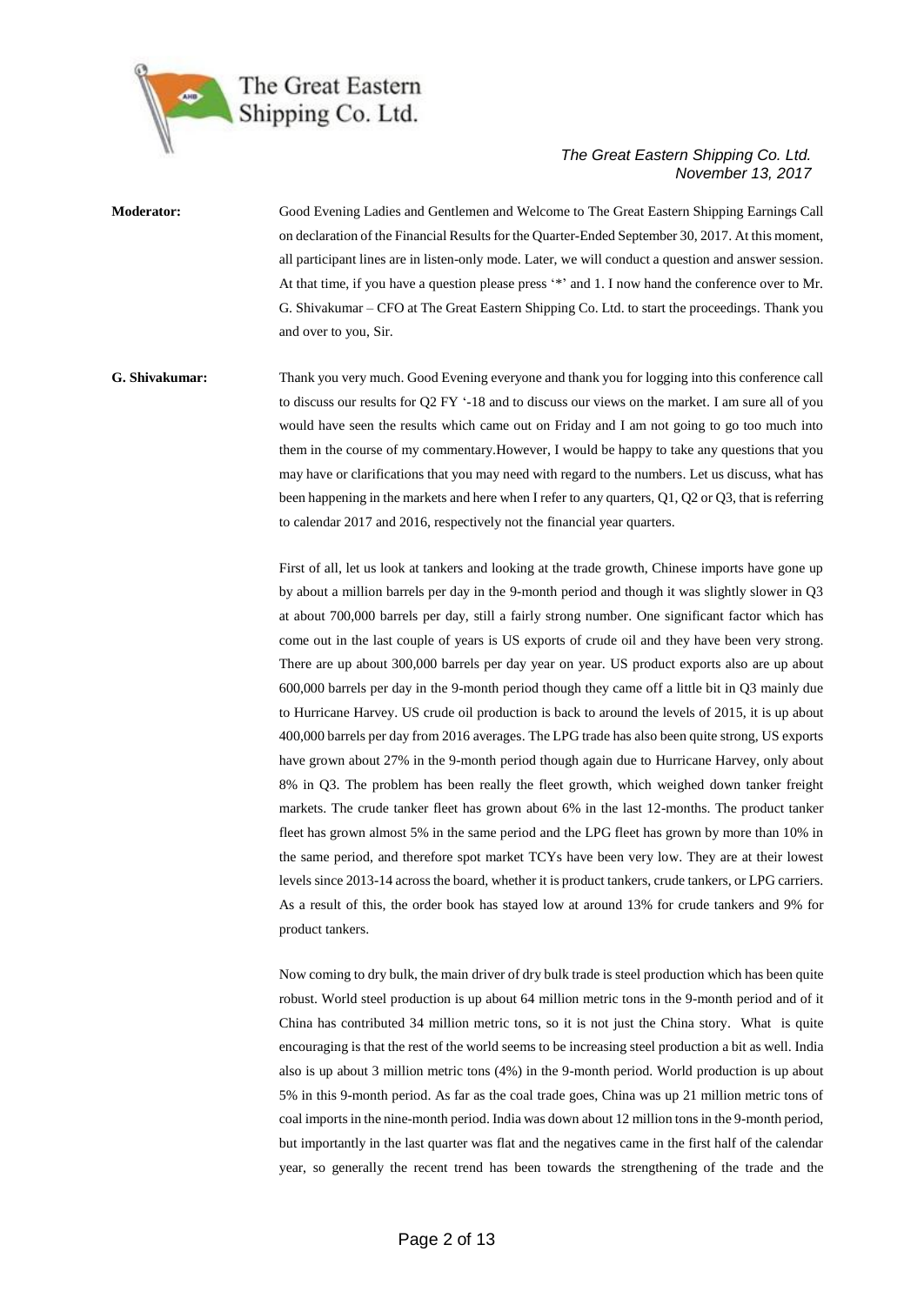

strengthening of the spot market rates which we have seen in the BDI, which is at excess of 1500 points and Capesize rates are in excess of \$20,000 per day. In dry bulk, the fleet growth has been quite muted, at around 2% to 2.5% and this is one of the most important factors which have helped the market to recover from the depths of 2016.

Spot markets here, like tankers, are back to the levels last seen in 2014. But here, they have not dropped to those levels, they have come back from lower levels back to 2014 levels.

With regard to our own Capex activity: in the last quarter we have purchased a 20-year-old medium gas carrier and an eight-year-old LR2 product tanker. We have no Capex pending as of date.

Coming to the offshore business, I think we had mentioned a couple of quarters ago that the pace of fall in global utilization has eased off. This is now zero and there are some faint signs of a positive movement in utilization levels. At least the mood is more positive with the upward move in oil prices in recent weeks. We do not know if it will sustain at \$63-\$65 per barrel range, but it certainly is a positive mode. We believe that if it sustains above \$60 for a significant period of time then E&P budgets will come back, but it remains to be seen if it can stay at these levels. Typically, investment banks conduct an E&P survey with the oil companies in August-September and they had indicated that offshore E&P spending would be down in 2017 and possibly flat in 2018. This was based on an assumption of an oil price of around \$55 per barrel. It remains to be seen whether this will change if the price remains above \$60 for a period of time.

In our own company, we have got contract awards for two of our rigs. This is not included in the coverage that we mentioned in the press release that we put out on Friday. This happened late on Friday, so two of our rigs have got Letters of Award, for three years each. One of these is for the Chetna which has been offhire since the beginning of 2017 and the other is for the Chaaya which comes off contract early in 2018. Though the day rates for these contracts are much lower than the earlier rates, we are happy to get utilization in place at a positive EBITDA number and ride out the bad markets, and if markets and day rates recover over the next year or two, then we have rigs coming up for re-pricing next year and the year after that as well.

Now looking at asset values, in the quarter crude tanker values have dropped between 5% and 10%, while bulkers went up by about the same number, about 5% to 10%. LPG and product tankers have been more or less flat. Over the last 12 months, dry bulk carrier asset values have gone up between 25% and 40% depending on the vintage and crude tankers have dropped by about 25% to 30% in the same period. At the same time, product tankers have had a muted fall of about 5% to 10%. In offshore assets, there have been a few transactions in the modern rig space, however, the assets may not be strictly comparable and financing terms can also skew the prices a little. One thing which we can say with confidence is that the prices of modern rigs have dropped by at least 50% in the last three years and for vessels by a similar number or maybe even 60%. There are now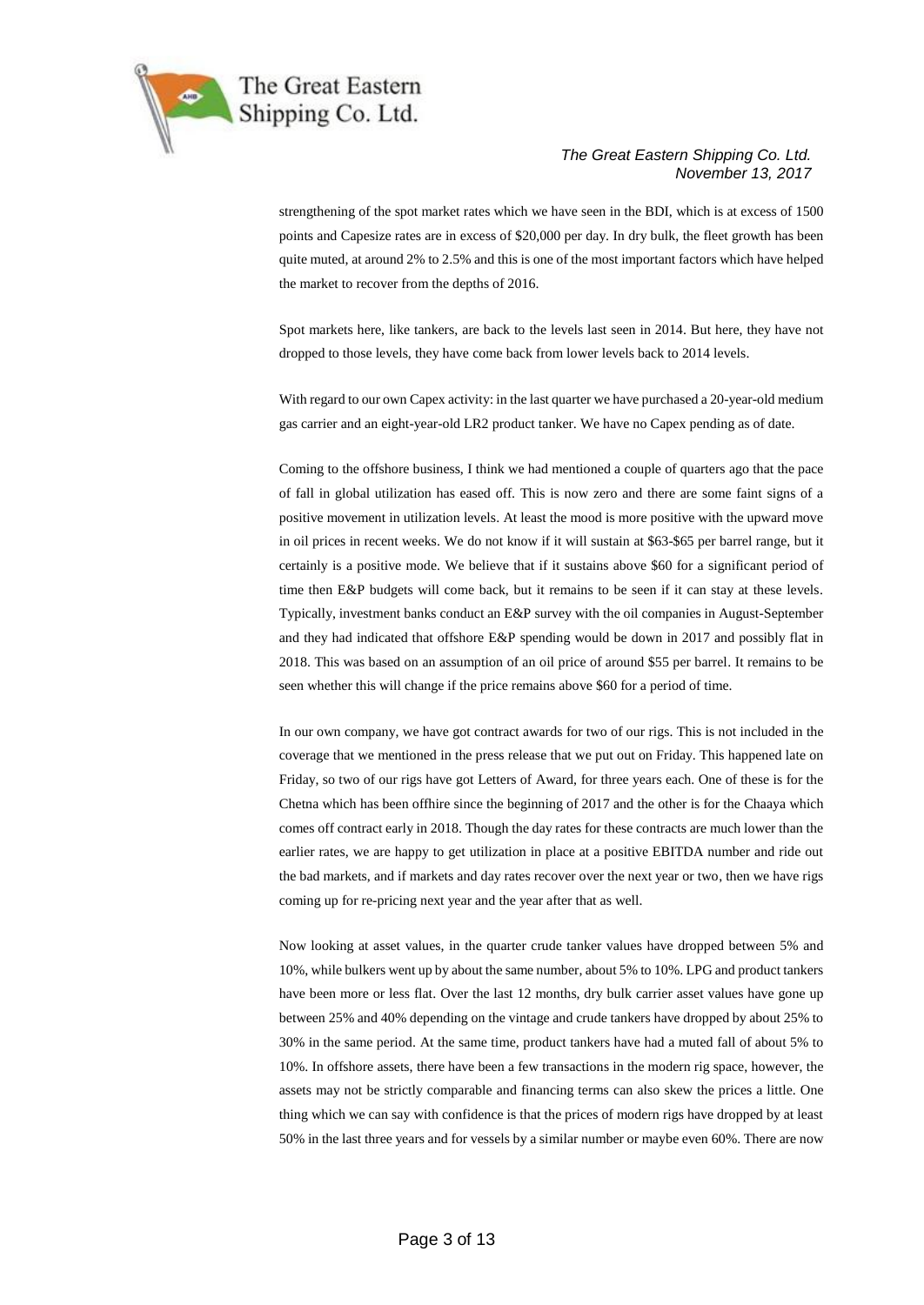

some buyers who are looking to do bottom fishing and investment money is coming back into the markets, especially on the drilling side.

Our standalone NAV is about Rs. 344 per share and the consolidated NAV is between Rs. 350 per share and Rs. 420 per share. The valuation for the purpose of NAV is based on assets without charters, that is charter-free assets and since two of our rigs still have substantial periods of contracts remaining at above current market levels, and if this contract backlog is factored in, the NAV should be close to Rs. 400 per share level. This brings us to the end of our commentary on Q2 FY '18 and the market outlook. We are happy to answer any questions that you may have.

- **Moderator:** Thank you very much, Sir. Ladies and Gentlemen, we will now begin with the question and answer session. We take the first question from the line of Ankur Shah from Quasar Capital. Please go ahead.
- **Ankur Shah:** I have a limited understanding of this whole shipping industry, but I just wanted to know that how is scrapping going on right now because the freight rates are still low and the steel prices and metal prices have risen quite a lot, so does that mean that it will lead to a higher scrapping percentage and then eventually will lead to a lower supply?
- **G. Shivakumar:** Typically, the main factor driving scrapping is freight rates, so if earnings are low for a sustained period of time, ships will get scrapped and this can happen irrespective of the scrap price. Again, it helps to have a higher scrap price, it is one of the factors, but it is sort of a subordinate factor.There has been scrapping, but there is not too much, dry bulk scrapping has been less than 2% in this period. Tanker scrapping also has been less than 2% in this year, so we need to see a period of pain in tankers before we have the scrapping. Dry bulk had a lot of scrapping in the first half of last year, if you recall, because the rates were very poor and the ships were running below operating costs. But at today's prices there is not much motivation to scrap a ship, even though scrap prices are high.
- **Moderator:** Thank you. We take the next question from the line of Bhavin Ghandhi from B&K Securities. Please go ahead.

**Bhavin Ghandhi:** Sir, firstly can you share what is the spot exposure that we have on the shipping side now?

- **G. Shivakumar:** This is one thing that I should have mentioned, we have a lot of our fleet running on the spot markets because the Time Charter rates are not remunerative enough for us to think of fixing our fleet, so on a one-year forward basis, we are less than 15% covered as of date.
- **Bhavin Ghandhi:** This is broadly a reflection of the fact that you expect the rates to move up or it is just that you think that the Time Charters are not remunerative?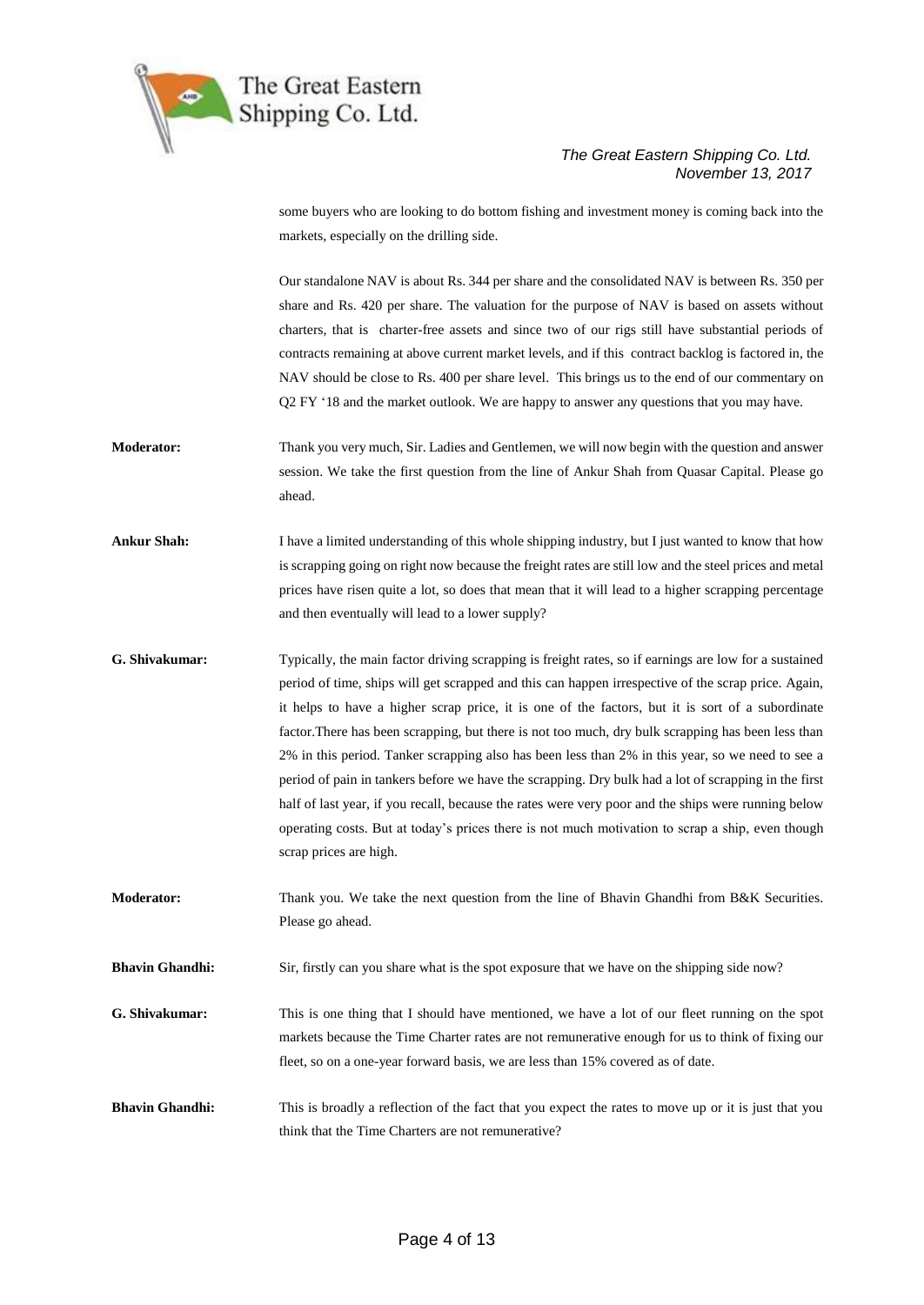

| G. Shivakumar:         | A little bit of both. The first one is Time Charters are not high enough to compensate for giving<br>up the optionality of the spot market. We look at Time Charters as a risk management exercise and<br>if it is not providing you enough, we know what the low case is or we think we know what the<br>worst case is. If you are not getting significantly above that then there is no point fixing on Time<br>Charter, so it is a little bit of both. On some of our assets we are getting what we think is fair value<br>and we will fix those out. |
|------------------------|----------------------------------------------------------------------------------------------------------------------------------------------------------------------------------------------------------------------------------------------------------------------------------------------------------------------------------------------------------------------------------------------------------------------------------------------------------------------------------------------------------------------------------------------------------|
| <b>Bhavin Ghandhi:</b> | Second, just wanted to understand Sir, this quarter the tax rate has moved up significantly or<br>specially the deferred tax, so any particular reason?                                                                                                                                                                                                                                                                                                                                                                                                  |
| G. Shivakumar:         | This is with regard to, Transferring of rigs to India. There are two things, in Greatship's case, they<br>received a dividend from their Singapore subsidiary on which there was a tax incidence. There is<br>no income on a consolidated basis, but there is a tax. Secondly, the rigs have been sold by the<br>Singapore subsidiary to the Indian company. Since this is taxable in India, we have a tax incidence.                                                                                                                                    |
| <b>Bhavin Ghandhi:</b> | Sir, do we pay full corporate tax on this because I thought?                                                                                                                                                                                                                                                                                                                                                                                                                                                                                             |
| G. Shivakumar:         | No, we pay MAT, we are assessed on MAT because the depreciation tax shield is very high, so<br>corporate tax is negative actually but we have a requirement to pay MAT.                                                                                                                                                                                                                                                                                                                                                                                  |
| <b>Bhavin Ghandhi:</b> | Just one final thing from my end, on the NAV, the 355 to 420, we are not taking any value of the<br>contract, so just double checking on that?                                                                                                                                                                                                                                                                                                                                                                                                           |
| G. Shivakumar:         | That is correct, it is on a charter free basis and I mentioned that if we take the values of contracts<br>into account, it will be close to 400.                                                                                                                                                                                                                                                                                                                                                                                                         |
| <b>Moderator:</b>      | Thank you. We take the next question from the line of Vikram Suryavanshi from PhillipCapital.<br>Please go ahead.                                                                                                                                                                                                                                                                                                                                                                                                                                        |
| Vikram Suryavanshi:    | Sir, if you look at TCY on the tanker side, particularly crude, we have done exceptionally well I<br>guess compared to market, so are there any incomplete voyage revenue or what was basically the<br>reason here?                                                                                                                                                                                                                                                                                                                                      |
| G. Shivakumar:         | Now we have stopped having that issue of incomplete voyages. Under Ind-AS, we account on a<br>percentage completion basis, so that kicker does not come in, the critical factor here is that we<br>have a couple of vessels fixed on Time Charters from 2015. That rate is significantly higher than<br>current markets.                                                                                                                                                                                                                                 |
| Vikram Suryavanshi:    | Can we see that even in coming quarters?                                                                                                                                                                                                                                                                                                                                                                                                                                                                                                                 |
| G. Shivakumar:         | Yes, in the next quarter or two those contracts will end                                                                                                                                                                                                                                                                                                                                                                                                                                                                                                 |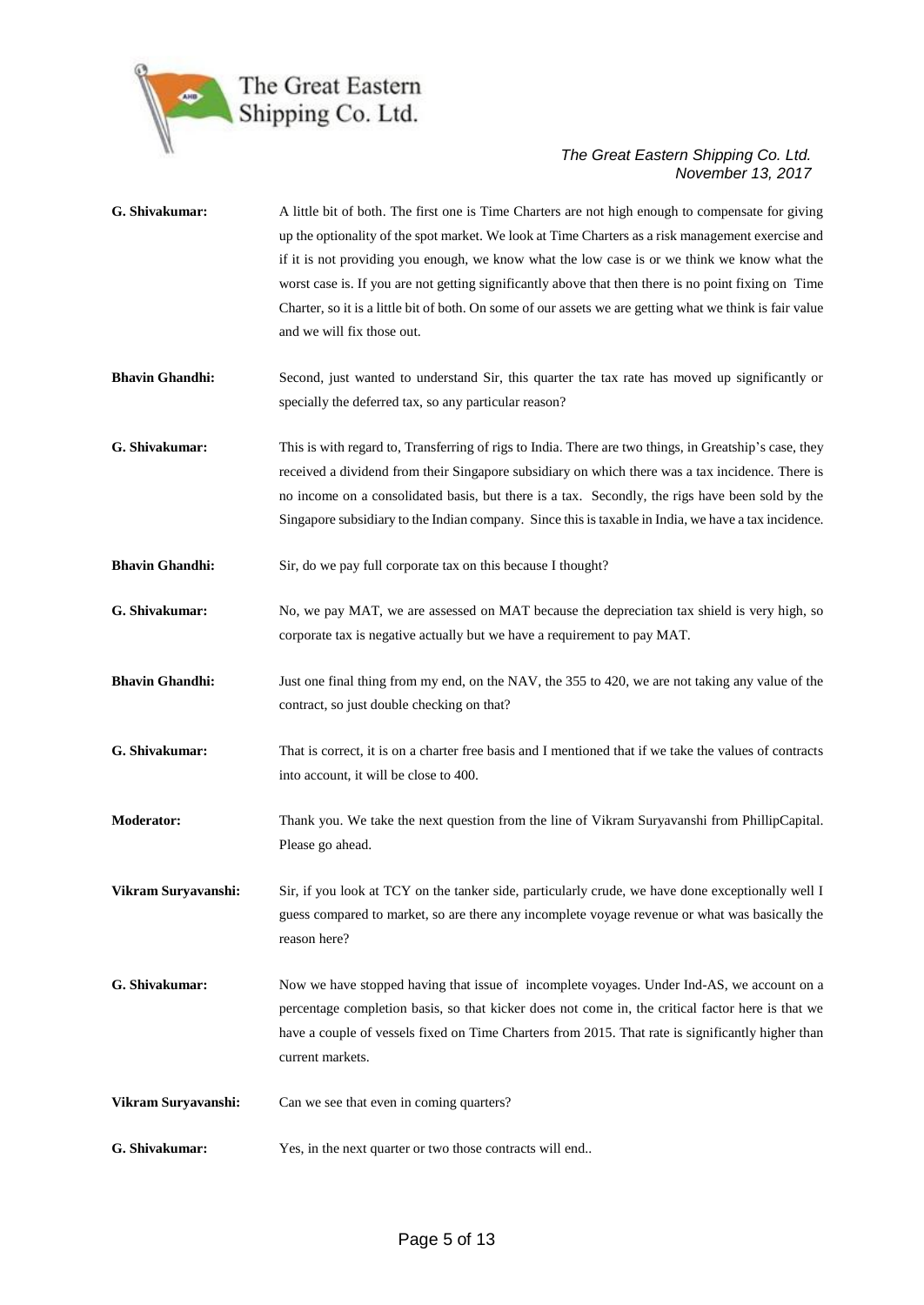

| Vikram Suryavanshi: | Sir, just your views on offshore side, when we say the NAV that we are talking about, like the<br>asset prices which are almost like 50% to 60% drop from two to three years prices?                                                                                       |
|---------------------|----------------------------------------------------------------------------------------------------------------------------------------------------------------------------------------------------------------------------------------------------------------------------|
| G. Shivakumar:      | That is right, at 350, the prices which are being taken are 60% lower than the peak values, that is<br>why there is a range, so it is 350 to 420.                                                                                                                          |
| <b>Moderator:</b>   | Thank you. We take the next question from the line of Giriraj Daga from KM Vesaria Family<br>Trust. Please go ahead.                                                                                                                                                       |
| Giriraj Daga:       | My question first is related to our offshore thing like we said the two rigs, Chetna and Chaaya, so<br>we understand the Chetna got off-hired in the February somewhere, so what are the rates, we got<br>rates similar to that what we deployed earlier or it was better? |
| G. Shivakumar:      | No, we have not got the rates at which the rig was deployed earlier., That rate was fixed in 2012-<br>13, and unfortunately, the market has dropped significantly from there. We are probably 75%<br>below those rates.                                                    |
| Giriraj Daga:       | Okay, and even the next Chaaya also, that was also deployed very earlier?                                                                                                                                                                                                  |
| G. Shivakumar:      | Yes, that rate was fixed in 2012, at a much higher level than current rates. So, there is a similar<br>drop.                                                                                                                                                               |
| Giriraj Daga:       | I was just looking at Delta on our offshore EBIT which will take time to reach the last year<br>numbers, second quarter we did about 182 crores last year and this is half, so we should be just<br>covering 20% to 25% from here, right?                                  |
| G. Shivakumar:      | Can you elaborate please ?                                                                                                                                                                                                                                                 |
| Giriraj Daga:       | Last year 182 crores EBIT, this time it is 91 crores roughly, completely half, so we should be<br>moving from 90 to may be about 110, 115 post this Chetna redeployment?                                                                                                   |
| G. Shivakumar:      | The Chetna gets redeployed, but at the same time Chaaya come off.                                                                                                                                                                                                          |
| Giriraj Daga:       | But you said Chaaya will also have got the order now?                                                                                                                                                                                                                      |
| G. Shivakumar:      | She has got an order at a much, much lower rate, sorry if I was not clear enough.                                                                                                                                                                                          |
| Giriraj Daga:       | So further pressure actually coming in and Chaaya is getting off-hired when, in early part of 2018<br>you said?                                                                                                                                                            |
| G. Shivakumar:      | That is correct.                                                                                                                                                                                                                                                           |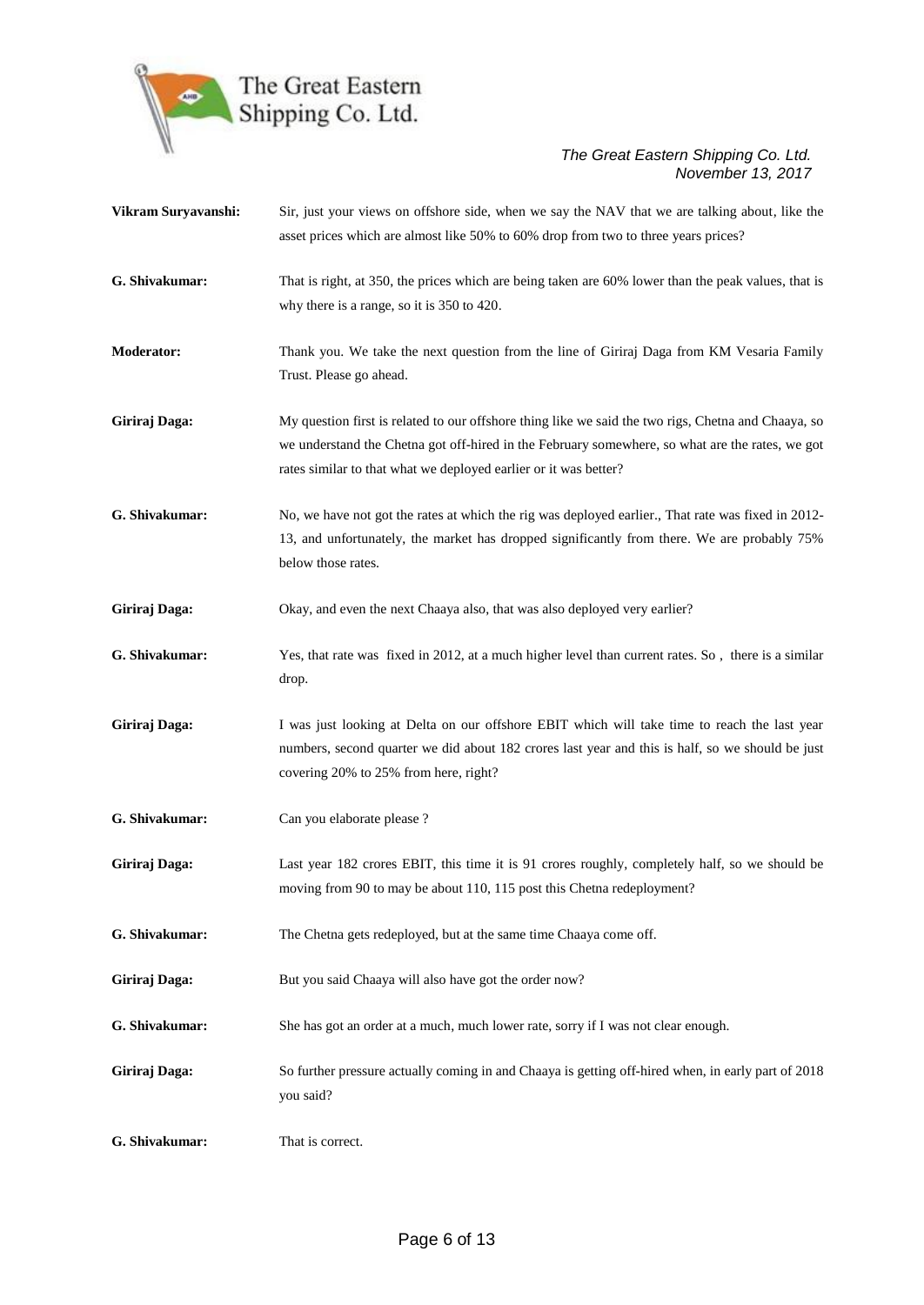

| Giriraj Daga:         | When we say first quarter or second quarter?                                                                                                                                                                                                                                                                                                               |
|-----------------------|------------------------------------------------------------------------------------------------------------------------------------------------------------------------------------------------------------------------------------------------------------------------------------------------------------------------------------------------------------|
| G. Shivakumar:        | First quarter.                                                                                                                                                                                                                                                                                                                                             |
| Giriraj Daga:         | The impact will be seen in the first quarter of FY '19 orlast quarter FY'18?                                                                                                                                                                                                                                                                               |
| G. Shivakumar:        | You will see it in the fourth quarter of FY '18 because she will come off contract and then she will<br>spend some time doing the five yearly special survey before she goes onto the next contract.                                                                                                                                                       |
| Giriraj Daga:         | My second question is on the NAV what you mentioned, you mentioned 355 to 400 on a<br>consolidated NAV?                                                                                                                                                                                                                                                    |
| G. Shivakumar:        | On a consolidated basis, valuing all Greatship assets also at market, 350 to 420.                                                                                                                                                                                                                                                                          |
| Giriraj Daga:         | You have the number for standalone NAV?                                                                                                                                                                                                                                                                                                                    |
| G. Shivakumar:        | Yes, 344.                                                                                                                                                                                                                                                                                                                                                  |
| Giriraj Daga:         | Last time, I remember you mentioned about 375 for the consolidated NAV?                                                                                                                                                                                                                                                                                    |
| G. Shivakumar:        | That is correct, they widened the range a little bit, this is based on broker valuations, some<br>transactions have happened at a lower level.                                                                                                                                                                                                             |
| Giriraj Daga:         | I have the number like 331 for the standalone and 375 to 415 for the consolidated NAV?                                                                                                                                                                                                                                                                     |
| G. Shivakumar:        | Yes, what has happened is that the broker valuations for the rigs, after some transactions have<br>happened at a lower level, they give a range for the valuations and so they brought the lower end<br>of the range down and the higher end is sort of unchanged, that is why consolidated NAV has<br>come down                                           |
| Giriraj Daga:         | Last thing, if you can help me with gross debt and net debt?                                                                                                                                                                                                                                                                                               |
| G. Shivakumar:        | The gross debt is about a billion dollar, so 6500 crores, and the net debt, we have about 4000 crores<br>of cash in the group, is about 2500 to 2600 crores                                                                                                                                                                                                |
| <b>Moderator:</b>     | Thank you. We take the next question from the line of Guarav Kochar, an Individual Investor.<br>Please go ahead.                                                                                                                                                                                                                                           |
| <b>Guarav Kochar:</b> | Sir, I have few questions, one of which is when the ship capacity has gone up from 2.1 million<br>DWT to around 4 million DWT in the last couple of years and the index has also gone up, Baltic<br>Dry Index, dirty tanker as well as the clean tanker index slightly, but still that is not reflecting in<br>our revenues, any specific reason for that? |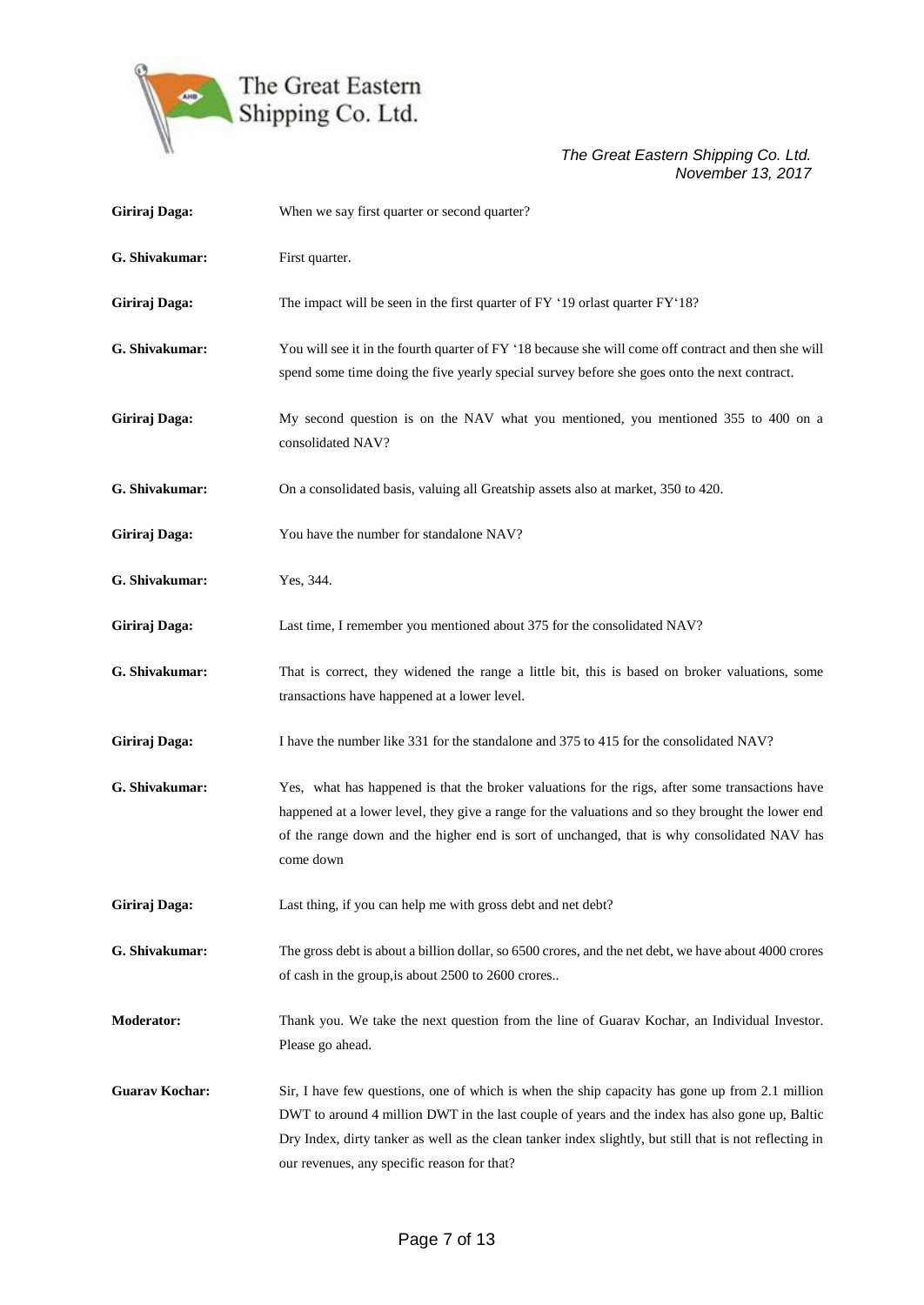

| G. Shivakumar:        | Couple of things, one is the Dry Index has gone up certainly, but I do not think that the Dirty<br>Tanker and Clean Tanker Index have gone up from last year. Our spot earnings are much lower<br>than they were this time last year, so earnings have actually dropped of significantly from last year<br>for the tanker business. Dry bulk business has come up and you can see that in the TCYs that we<br>give, but tanker rates are much lower than they were this time last year. |
|-----------------------|-----------------------------------------------------------------------------------------------------------------------------------------------------------------------------------------------------------------------------------------------------------------------------------------------------------------------------------------------------------------------------------------------------------------------------------------------------------------------------------------|
| <b>Guarav Kochar:</b> | Any re-pricing that has to be done on the outstanding contracts?                                                                                                                                                                                                                                                                                                                                                                                                                        |
| G. Shivakumar:        | Yes, there are couple of vessels I mentioned to one of the earlier participants that two of our crude<br>tankers are fixed at a rate which was fixed in 2015, those will come off contracts next quarter,<br>those will have to be re-priced and that could possibly be a little lower.                                                                                                                                                                                                 |
| <b>Guarav Kochar:</b> | Is it linked to the oil prices or it has nothing to do with the oil prices?                                                                                                                                                                                                                                                                                                                                                                                                             |
| G. Shivakumar:        | Not really the oil prices, it is more an issue of supply and demand of ships.                                                                                                                                                                                                                                                                                                                                                                                                           |
| <b>Guarav Kochar:</b> | What is the status of the shipbuilding right now, has the situation improved over there?                                                                                                                                                                                                                                                                                                                                                                                                |
| G. Shivakumar:        | By improved do you mean that less yards are in existence or there are more orders going in?                                                                                                                                                                                                                                                                                                                                                                                             |
| <b>Guarav Kochar:</b> | The shipbuilding constraint that existed earlier, that has improved slightly?                                                                                                                                                                                                                                                                                                                                                                                                           |
| G. Shivakumar:        | It has improved a little bit, in the sense that there are less yards, so from our point of view that is<br>good because that is less supply of new ships. The orders that have been placed in this year are<br>also low, so only 2% to 3% of the fleet has been ordered this year. So that is good because<br>incremental supply then gets restricted.                                                                                                                                  |
| <b>Guarav Kochar:</b> | Does that push the Baltic Dry Index up?                                                                                                                                                                                                                                                                                                                                                                                                                                                 |
| G. Shivakumar:        | No, it will have an impact for the future because, if you order a ship now you will get it in two<br>years' time, so basically it gives you a little bit of a comfort that the market will be better in 2018,<br>the market is not going to add to oversupply, so that comfort comes in.                                                                                                                                                                                                |
| <b>Guarav Kochar:</b> | Lastly Sir, the standalone long-term debt I see has grown from 400 crores last year to around Rs.<br>1733 is it because of an expansion plans or the ones that we have already bought in, this is reflective<br>of debt?                                                                                                                                                                                                                                                                |
| G. Shivakumar:        | This is the net debt. This is because of all the Capex that we did last year, we increased our fleet<br>as you pointed out, we increased the fleet from 2.5 to 4 million deadweight.                                                                                                                                                                                                                                                                                                    |
| <b>Guarav Kochar:</b> | There is no other CAPEX which is planned?                                                                                                                                                                                                                                                                                                                                                                                                                                               |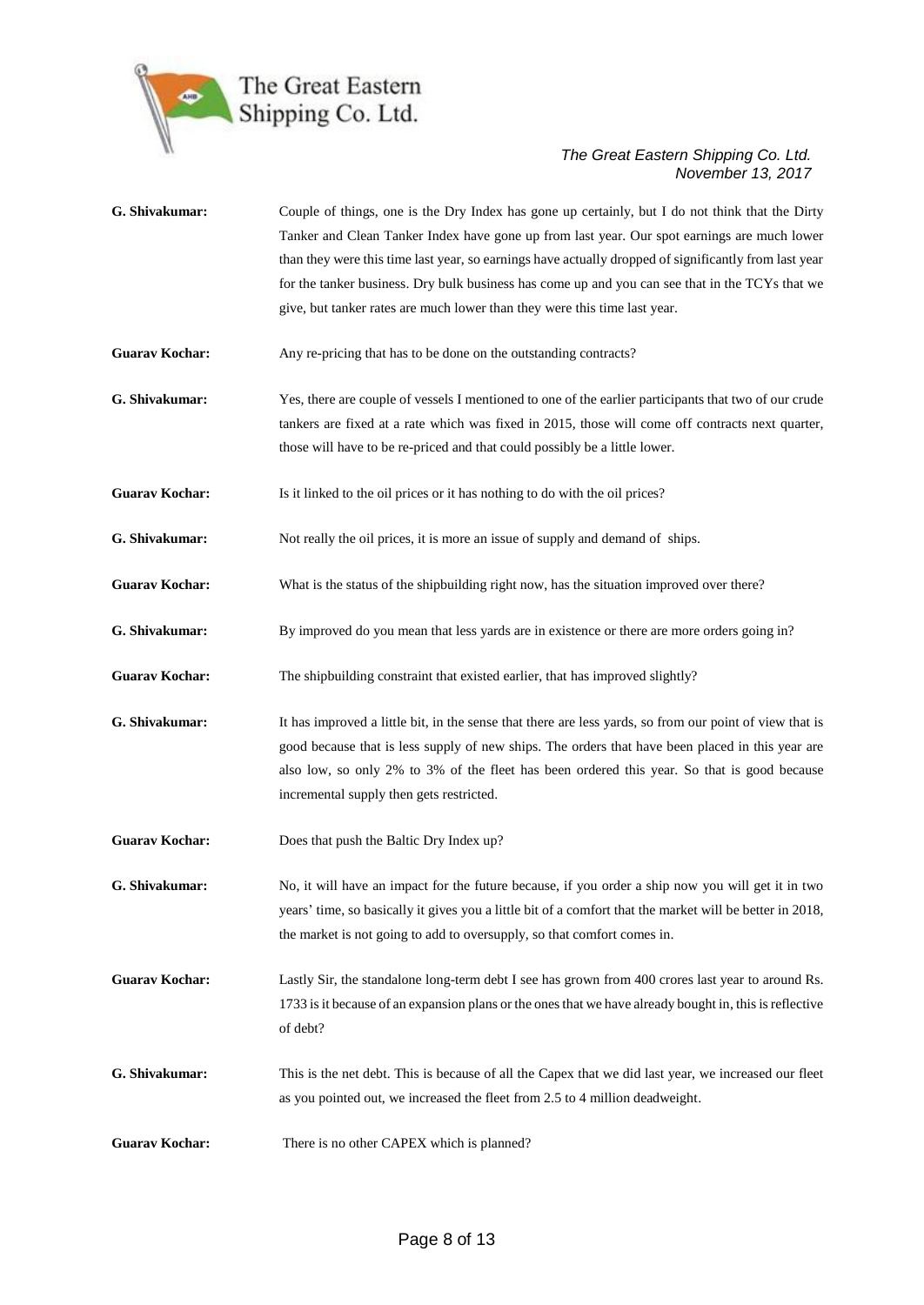

| G. Shivakumar:        | There is currently no other CAPEX in the pipeline, but if we get good vessels at attractive prices,                                                                                                     |
|-----------------------|---------------------------------------------------------------------------------------------------------------------------------------------------------------------------------------------------------|
|                       | we have the capability to go out and buy them.                                                                                                                                                          |
| <b>Guarav Kochar:</b> | The two rigs that you mentioned for which the pricing is fixed for the next three years, will it be                                                                                                     |
|                       | fixed or will it also be re-priced in a couple of quarters?                                                                                                                                             |
| G. Shivakumar:        | No, those are fixed prices for three years.                                                                                                                                                             |
| <b>Guarav Kochar:</b> | Even irrespective of where the prices move?                                                                                                                                                             |
| G. Shivakumar:        | Yes, absolutely.                                                                                                                                                                                        |
| <b>Moderator:</b>     | Thank you. We take the next question from the line of Himanshu Upadhayay from DHFL. Please<br>go ahead.                                                                                                 |
| Himanshu Upadhayay:   | I had two questions, one question was on this rig Chetna and Chaaya, so when would be their new                                                                                                         |
|                       | charters starting from and what are the duration of these contracts again both are two ONGC only?                                                                                                       |
| G. Shivakumar:        | I would not mention the name of the customer, but these are three-year contracts in India and                                                                                                           |
|                       | Chetna is expected to go on hire from early January. Chaaya is expected to come off the current                                                                                                         |
|                       | contract in may be Jan-Feb, then do her five-yearly special survey and by end of March or early                                                                                                         |
|                       | April, go on to the new contract.                                                                                                                                                                       |
| Himanshu Upadhayay:   | On rigs, so for last two to three years, we have been continuously stating that the forecasted Capex                                                                                                    |
|                       | by the large companies is going to get reduced only, any first take for next year what are people                                                                                                       |
|                       | saying on Capex side for the larger players globally on the oil exploration side, can you give some<br>idea on that?                                                                                    |
| G. Shivakumar:        | The problem is, this is not a very transparent thing; one investment bank has said that this year                                                                                                       |
|                       | also offshore CAPEX is dropping by 15%. They have said that overall oil CAPEX should be flat,                                                                                                           |
|                       | but onshore will be positive and offshore will be negative in 2017. One other bank is saying this                                                                                                       |
|                       | year is actually not a big negative, it is a marginal negative for offshore. Going forward, the bearish                                                                                                 |
|                       | view is a small negative of 5% for 2018 and the more bullish view is flat to plus 5%. However,                                                                                                          |
|                       | you must remember that these are spend amounts not number of assets, so just now look at a                                                                                                              |
|                       | situation where you are re-pricing assets, let us say a deepwater rig which was working at \$600,000                                                                                                    |
|                       | per day comes off contract and you get the same rig back, you do a tender you get the same rig                                                                                                          |
|                       | back at probably \$150,000 a day, that is \$450,000 per day less in spending which was 150 plus                                                                                                         |
|                       | million dollars, that will show the drop in E&P spend, however, the asset which is working is the                                                                                                       |
|                       | same. There is no reduction in the number of assets working, and what we are interested in actually<br>is the number of assets which are working because that is an indicator of utilization. We expect |
|                       | that a lot of the drop in E&P spend which may be this year also is due to price reduction rather                                                                                                        |
|                       |                                                                                                                                                                                                         |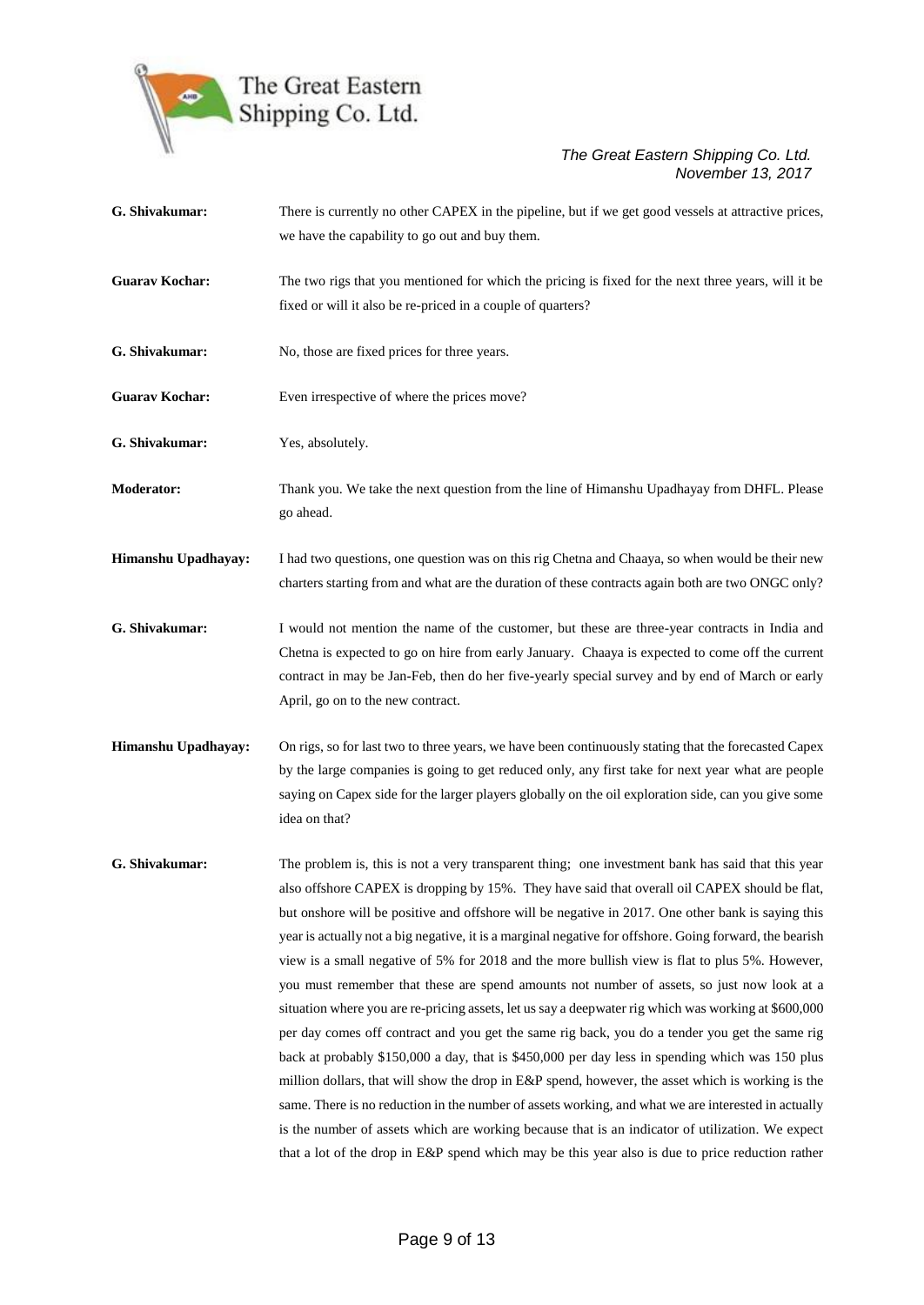

than number of assets reduction. We do not think that there will be a drop in the number of assets working this year, so you still may get a lower spend amount.

**Himanshu Upadhayay:** But the utilization may improve for the industry?

**G. Shivakumar:** That is correct, which is the critical factor really.

**Himanshu Upadhayay:** I had one question on dry bulk side, the charter rates for us in the quarter, if we look at the spot market, it seems that the rates have been on the up move in the dry bulk, QOQ and all that stuff, but for us they have remained flattish to reduced only, I am talking more of, so any specific reasons in dry bulk why, YOY it did improve but QOQ it has reduced?

**G. Shivakumar:** It is not really indicative of what happened in the market, your question is that the market improved between Q1 and Q2 of the FY, but it is not reflecting in your average TCYs?

**Himanshu Upadhayay:** Yes.

**G. Shivakumar:** It is a fair question, it is because lot of ships are on the spot market and we were doing positioning voyages, so current rates are certainly higher than those rates, so it is just sort of an operational anomaly that it so happened that we were doing positioning, and therefore, having a lower rate in the last quarter.

**Himanshu Upadhayay:** In the product carriers side also, there is similar thing because we have the Hurricanes and all that stuff, so there was significant improvement or a huge spike in the charter rate in the quarter which went by, but our rates did not improve, or we were not able to see that much amount of improvement, is it because of gas carrier or it is purely because of this thing only?

**G. Shivakumar:** No, our gas carriers are running above this number.

**Himanshu Upadhayay:** The same as first quarter would it be?

**G. Shivakumar:** The gas carriers are not very significantly different, so on rates which are above this, the problem is that the product tankers' spike was very highly publicized, but it really it lasted just for a week. There was a lot of excitement at that time because we were thinking back to 2005 when we had Hurricane Katrina and rates went up to astronomical levels, but it did not last this time. The supply chain recovered very quickly, so really earnings have not been very significant and we do not really have any assets trading that side. Even if we had, there would not be much of an impact because we have seen our peers report their earnings and they have not got any major impact due to the Harvey-related spikes in earnings. Actually, though it made a lot of headlines, there was no real impact on the product tanker market.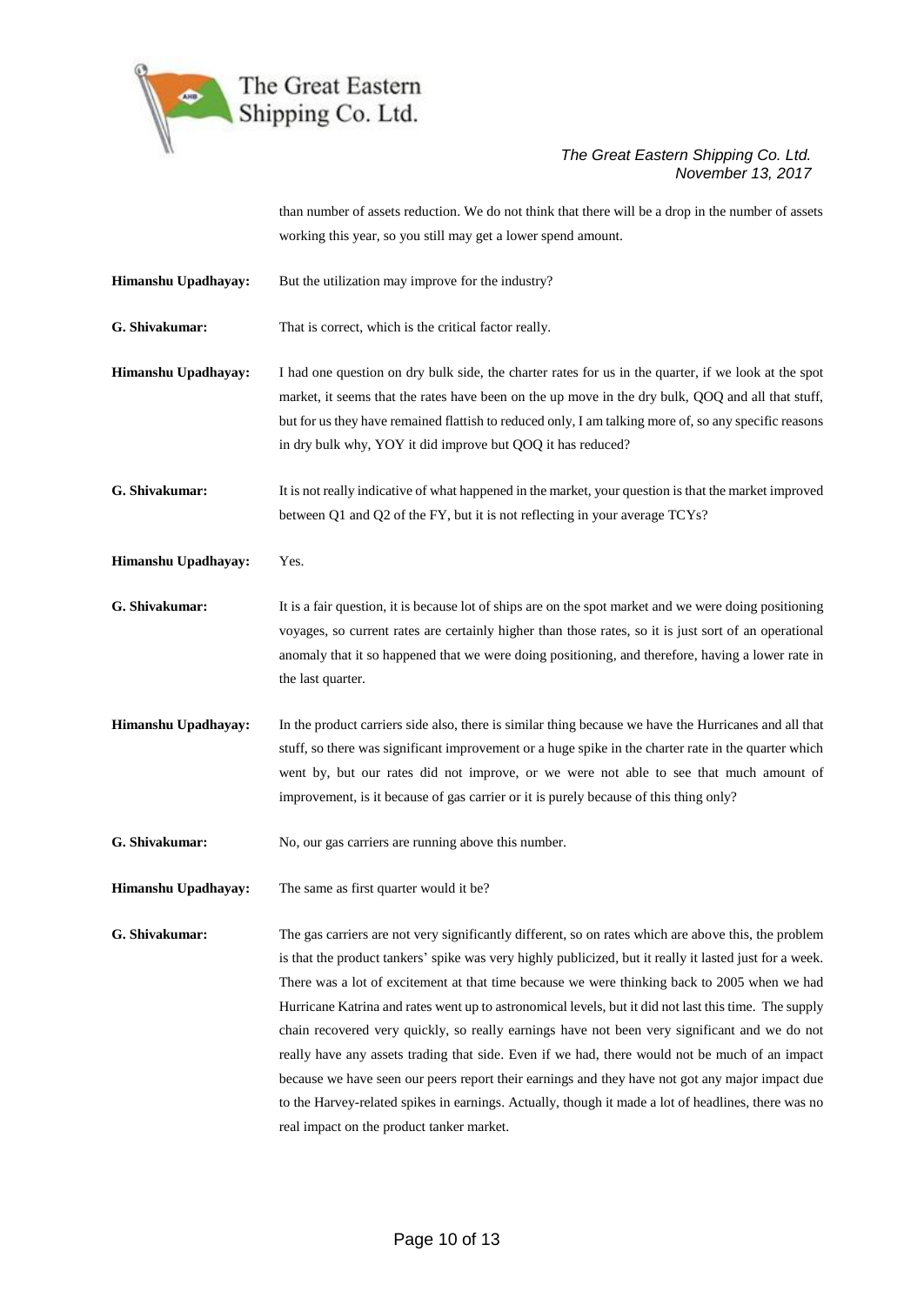

**Moderator:** Thank you. We take the next question from the line of Ankur Shah from Quasar Capital. Please go ahead.

**Ankur Shah:** Sir, just a little out of context question, I just was going through your annual report and you know the paragraph mentioning about the trading of ships business, so are there any specific criteria which are set internally since it is a big part of the overall income in the last 10 years, are there any specific criteria which are set that this is the time we should go out there and buy or this is the right price to sell like how do you all conduct that business, can you throw some light on that?

**G. Shivakumar:** Yes, we do a lot of modelling in this, we look at a lot of historical data as to what constitutes good value, much like you probably do research into stocks, we do research into different aspects. We do research in different markets, how the commodity flows are happening. We try to do a bit of forecasting. We look at what is the value because we are fundamentally value players, so we do that, we look at what is underpriced, what is overpriced and we make our buying and selling calls based on that.We are following each of these sectors and forecasting how the trade flows might work and then making our market calls based on that, but predominantly we are a value player.

- **Ankur Shah:** Just to understand more like is there a threshold I need to earn 18% to 20% of my capital invested over a period of time, I hold the ship, so let us say I bought the ship for Rs. 100 and I am holding it for five or so, do you all have a threshold in mind that this is a particular calculation or a model which I am putting into place that after three years if suppose the market plays out the way we are modeled, we have a threshold criteria so basically like what is the discounting rate sort of?
- **G. Shivakumar:** We set a target that we should make at least 10% on an unlevered basis on our investments, when we look at our investments, let us say we look at a ship which is five years old and we say that the ship is valued at \$20 million today and let me look at buying it. Then we see what is the scenario under which we can earn a 10% return on this investment within the next three to five years, then we model those numbers. We look at what those earning numbers and the values look like in the historical context and then we make a decision based on that. It is somewhat like you described, we do modeling of the numbers and we say under this scenario we think we can make it and this is the possible scenario, and therefore, we make that investment.
- **Moderator:** Thank you. We take the next question from the line of Giriraj Daga from KM Vesaria Family Trust. Please go ahead.
- **Giriraj Daga:** Just a follow up there, on the first dry bulk you said we had some positioning on contract that is why the spot market did not reflect in Quarter-2, but we are seeing in Quarter-3 or we still will have the rates of positioning going on?
- **G. Shivakumar:** You should have this reflecting better in Quarter-3.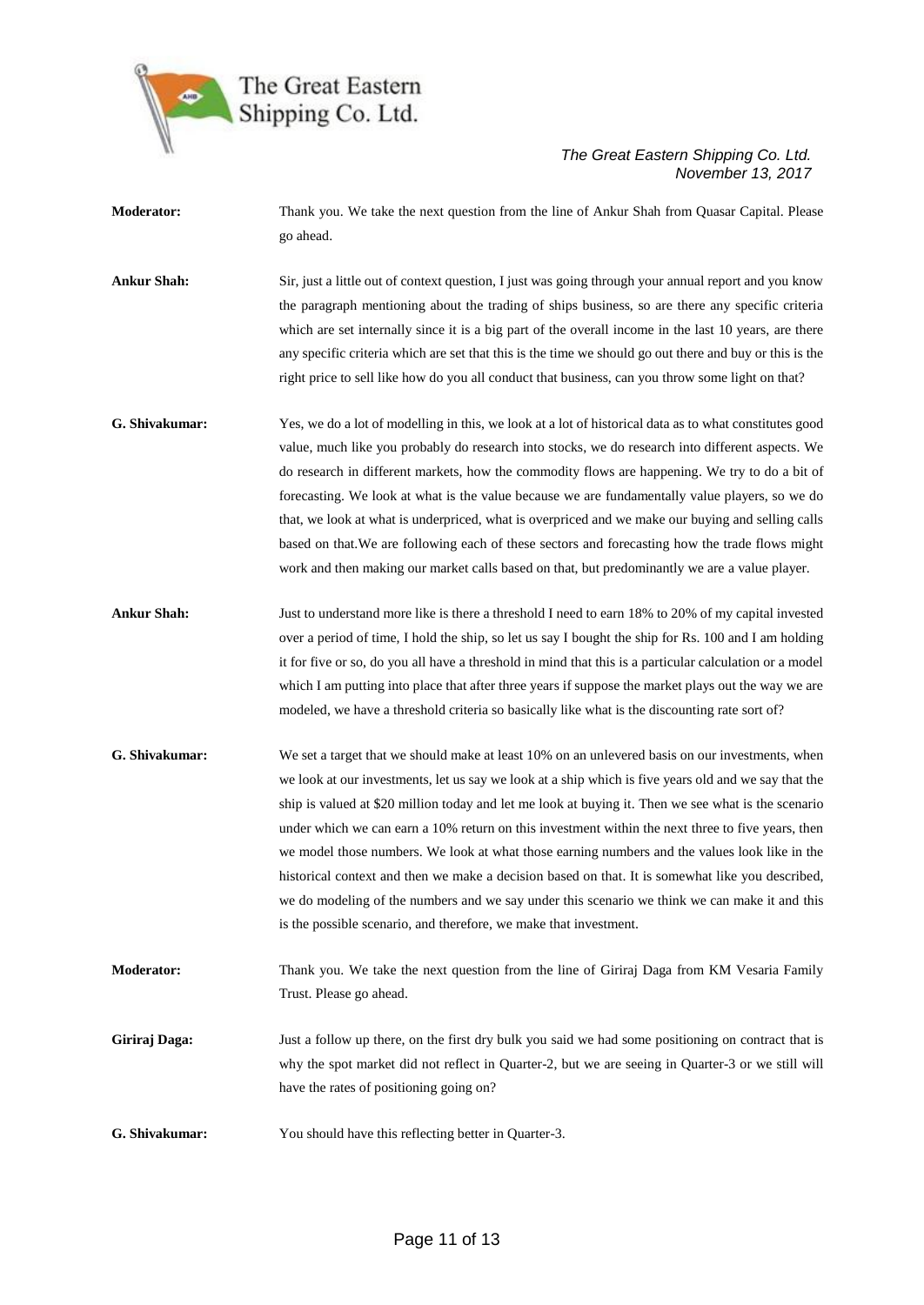

Giriraj Daga: My second follow-up question on the offshore side, what are the number of equipments are still on the let us say two to three years old rate, so jack-up rig we have four rigs, two you said were on the old rates, what are the other two? **G. Shivakumar:** The other two are going to move into the new rate, one is going to move into the new rate by end of December or early January, the other one is still at the old rate but we will finish that in January and move into the new rate in March-April. Giriraj Daga: We have a negative impact on one, from moving on high rates to low rates? **G. Shivakumar:** We have negative impact on one moving from high rate to low rate, yes. Giriraj Daga: How about the vessels? **G. Shivakumar:** In vessel, we do not have any which are fixed in the high market. Giriraj Daga: Okay, there is no negative supply likely from any of these? **G. Shivakumar:** Marginal, very marginal. The big impacts come from the rigs. **Moderator:** Thank you. We take the next question from the line of Chris Noronha, an Individual Investor. Please go ahead. **Chris Noronha:** Sir, if you do not mind would you be kind enough to let me have some idea of the sensitivity in terms of the US dollar, if the rupee drops say 50 cents, how would that impact your top line? **G. Shivakumar:** While the top line number is variable due to dollar revenues, a lot of the costs are also in dollars, so it will make an impact in the top line, in our interest cost, in our operating cost, in everything, so net-net I do not think it will be a big swing on revenue flows, so now let us look at what other impact it has. On just the revenue side item, it is not a huge impact because the revenues are not so high. Now on the balance sheet it will have a huge impact because the dollar balance in our books gets revalued, so you get a positive impact when the rupee depreciates and that is a \$300 million cash so for every 50 paisa depreciation in the rupee, you will have a 15 crore positive impact. However, on the opposite side, we have 600 million plus of dollar borrowing which also gets re-valued and there the impact is minus 30 crores for every 50 paisa depreciation. Now, just to add further into this and make it more murky, there is also an interest rate swap which gets revalued into the P&L every quarter and that is difficult to predict, and you will see that in the line which says derivative transaction, so we do not even try to predict that, it is what it is. Commercially, it makes sense for us to do that, but it has a big impact on our quarterly P&Ls, and you can see that in our results, there is a line which is derivative gains, and losses.

**Chris Noronha:** I saw that, that is the point of my question?